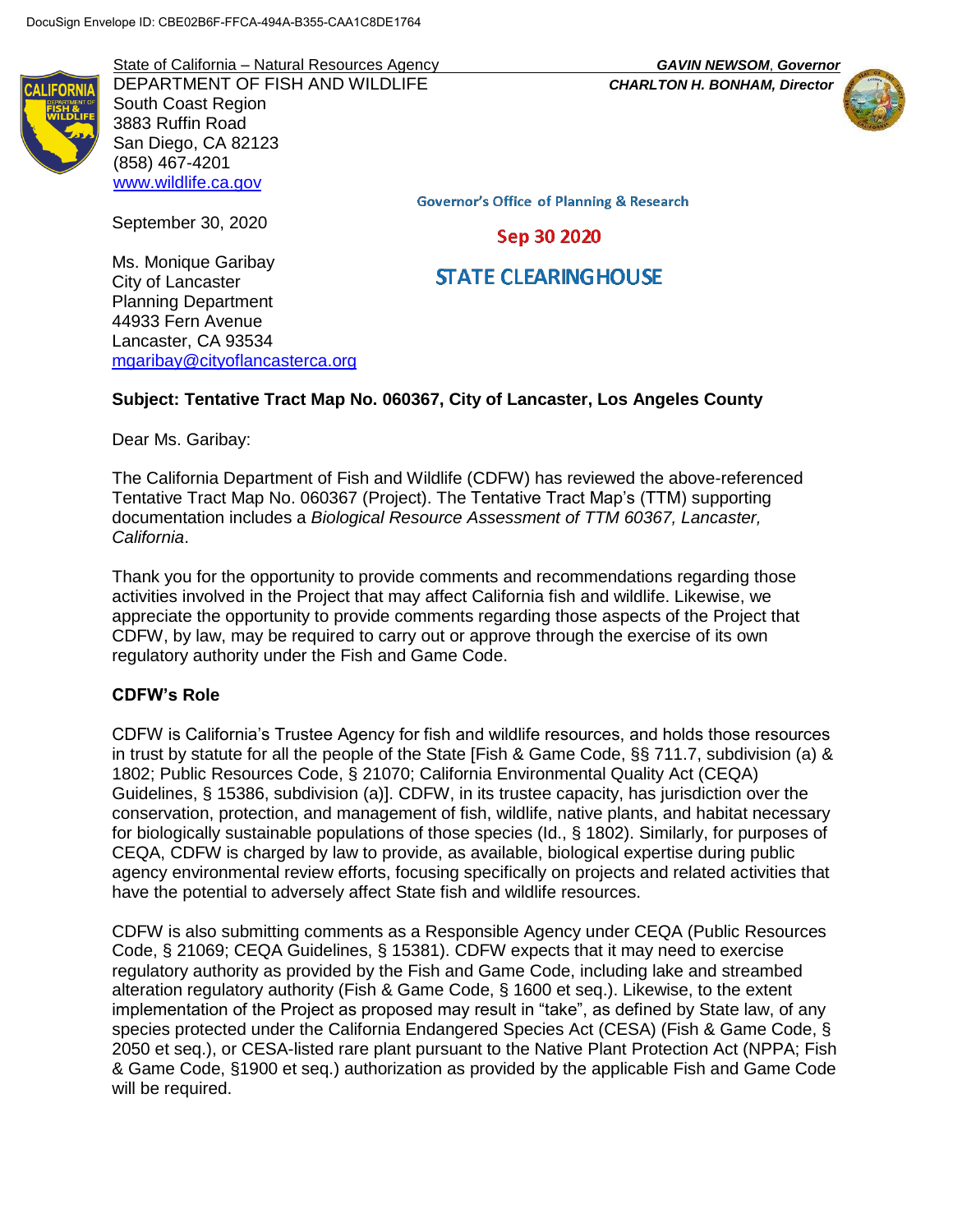Ms. Monique Garibay City of Lancaster Page **2** of **6** September 30, 2020

## **Project Description and Summary**

**Objective:** The proposed Project is to subdivide the parcels for a 117-lot residential subdivision on 30 acres of former agricultural land on the east side of Lancaster, California. Project activities would consist of grading, installation of access roads and utilities, and eventual home construction. The entire site is expected to be cleared and graded prior to construction of a residential neighborhood.

Location: The Project site is located at the northwest corner of Lancaster Boulevard and 40<sup>th</sup> Street East in the eastern portion of the City of Lancaster in Los Angeles County, California. Assessor's Parcel Numbers (APNs) associated with the Project are: 3150-021-019, 3150-021- 020, 3150-021-022, 3150-021-025, and 3150-021-026.

#### **Comments and Recommendations**

CDFW offers the comments and recommendations below to assist the City of Lancaster (City) in adequately identifying, avoiding, and/or mitigating the Project's significant, or potentially significant, direct and indirect impacts on fish and wildlife (biological) resources.

CDFW recommends the measures or revisions below be included in a science-based monitoring program that contains adaptive management strategies as part of the Project's CEQA mitigation, monitoring and reporting program (Public Resources Code, § 21081.6 and CEQA Guidelines, § 15097).

#### **Project Description and Related Impact Shortcoming**

#### **Comment #1: Impacts to Burrowing Owl (***Athene cunicularia***)**

**Issue #1:** The supplemental biological resources report, *Biological Resource Assessment of TTM 60367, Lancaster, California dated July 27, 2020*, indicates that "no burrowing owls [(*Athene cunicularia*)] or their sign were observed within the study site during the field survey". But according to page 6, "California ground squirrel (*Citellus beecheyi*) burrows and the irrigation infrastructures observed within the study area provide future potential cover sites for burrowing owls"

A review of the California Natural Diversity Database (CNDDB) indicates two occurrences of burrowing owl in the parcels immediately south of the Project site, across Lancaster Boulevard. Burrowing owls are also known to regularly occur throughout the Lancaster area.

**Issue #2:** Burrowing owl survey protocols require four surveys during the breeding season. However, only one line transect survey was conducted for this Project on the July 16 and 17, 2020.

**Specific impact:** Identification of potential for burrowing owls during non-winter months, including the nesting season, may be missed, especially with only one site visit. Therefore, the Project may result in direct and indirect burrowing owl mortality or injury; the disruption of natural burrowing owl breeding behavior; and loss of breeding, wintering and foraging habitat for the species. Project impacts would contribute to statewide population declines for burrowing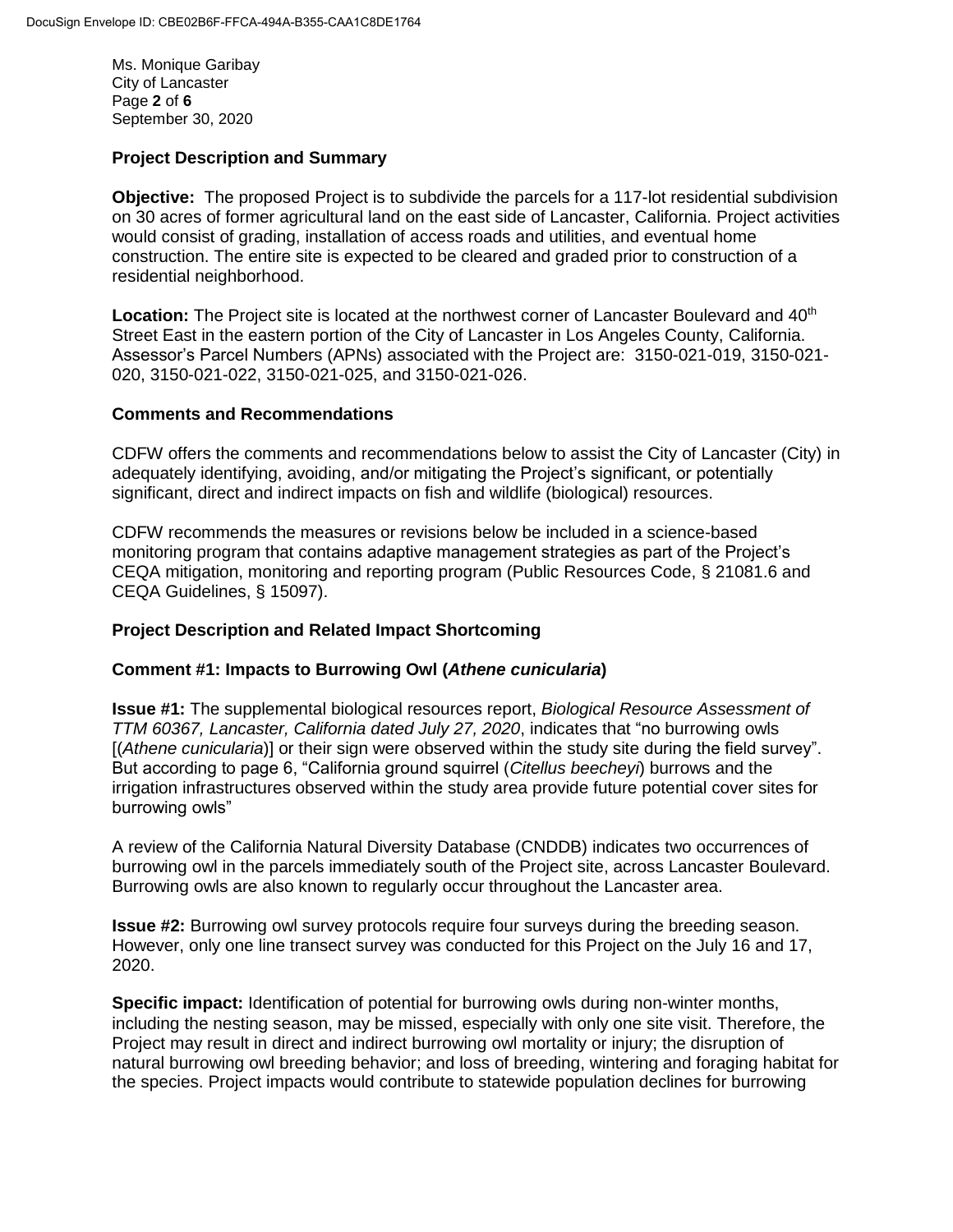Ms. Monique Garibay City of Lancaster Page **3** of **6** September 30, 2020

owl. Within the Antelope Valley, the species persists in low densities and continues to experience significant direct and cumulative habitat loss.

**Why impact would occur**: Burrowing owls have been known to use highly degraded and marginal habitat where existing burrows or stem pipes are available. Nest and roost burrows of the burrowing owl are most commonly dug by ground squirrels, but they have also been known to use a variety of other species dens or holes, including coyote (Gervais, J.A., Rosenberg, D.K., & Comrack, L.A., 2008). Impacts to burrowing owl could result from vegetation clearing and other ground disturbing activities. Project disturbance activities may result in crushing or filling of active owl burrows, causing the death or injury of adults, eggs, and young. The Project will remove burrowing owl foraging habitat by eliminating native vegetation that supports essential rodent, insect, and reptile that are prey for burrowing owl. Rodent control activities could result in direct and secondary poisoning of burrowing owl ingesting treated rodents.

**Evidence impact would be significant**: Take of individual burrowing owls and their nests is defined by Fish and Game Code section 86 and prohibited by sections 3503, 3503.5, and 3513. Take is defined in Fish and Game Code section 86 as "hunt, pursue, catch, capture or kill, or attempt to hunt, pursue, catch, capture or kill." Without appropriate take avoidance surveys prior to Project operations including, but not limited to, ground and vegetation disturbing activities and rodent control activities, adverse impacts to burrowing owl may occur because species presence/absence has not been verified. In addition, burrowing owl qualifies for enhanced consideration afforded to species under CEQA, which can be shown to meet the criteria for listing as endangered, rare or threatened (CEQA Guidelines, § 15380(d)).

Insufficient survey efforts for burrowing owl may conclude false negative results, which would not require avoidance and mitigation measure implementation. Inadequate avoidance and mitigation measures will result in the Project continuing to have a substantial adverse direct and cumulative effect, either directly or through habitat modifications, on any species identified as a candidate, sensitive, or special-status species in local or regional plans, policies, or regulations, or by CDFW or United States Fish and Wildlife Service (USFWS).

#### **Recommended Potentially Feasible Mitigation Measure(s):**

**Mitigation Measure #1:** To reduce impacts to burrowing owl, CDFW recommends that the Project adhere to CDFW's March 7, 2012, *Staff Report on Burrowing Owl Mitigation* as referenced in the *Biological Resource Assessment of TTM 60367, Lancaster, California*. All survey efforts should be conducted prior to any project activities that could result in habitat disturbance to soil, vegetation or other sheltering habitat for burrowing owl. In California, the burrowing owl breeding season extends from February 1 to August 31 with some variances by geographic location and climatic conditions. Survey protocol for breeding season owl surveys states to conduct 4 survey visits: 1) at least one site visit between February 15 and April 15, and 2) a minimum of three survey visits, at least three weeks apart, between April 15 and July 15, with at least one visit after June 15.

**Mitigation Measure #2**: Permanent impacts to occupied owl burrows and adjacent foraging habitat should be offset by setting aside replacement habitat to be protected in perpetuity under a conservation easement dedicated to a local land conservancy or other appropriate entity, which should include an appropriate non-wasting endowment to provide for the long-term management of mitigation lands. CDFW recommends that the City require a burrowing owl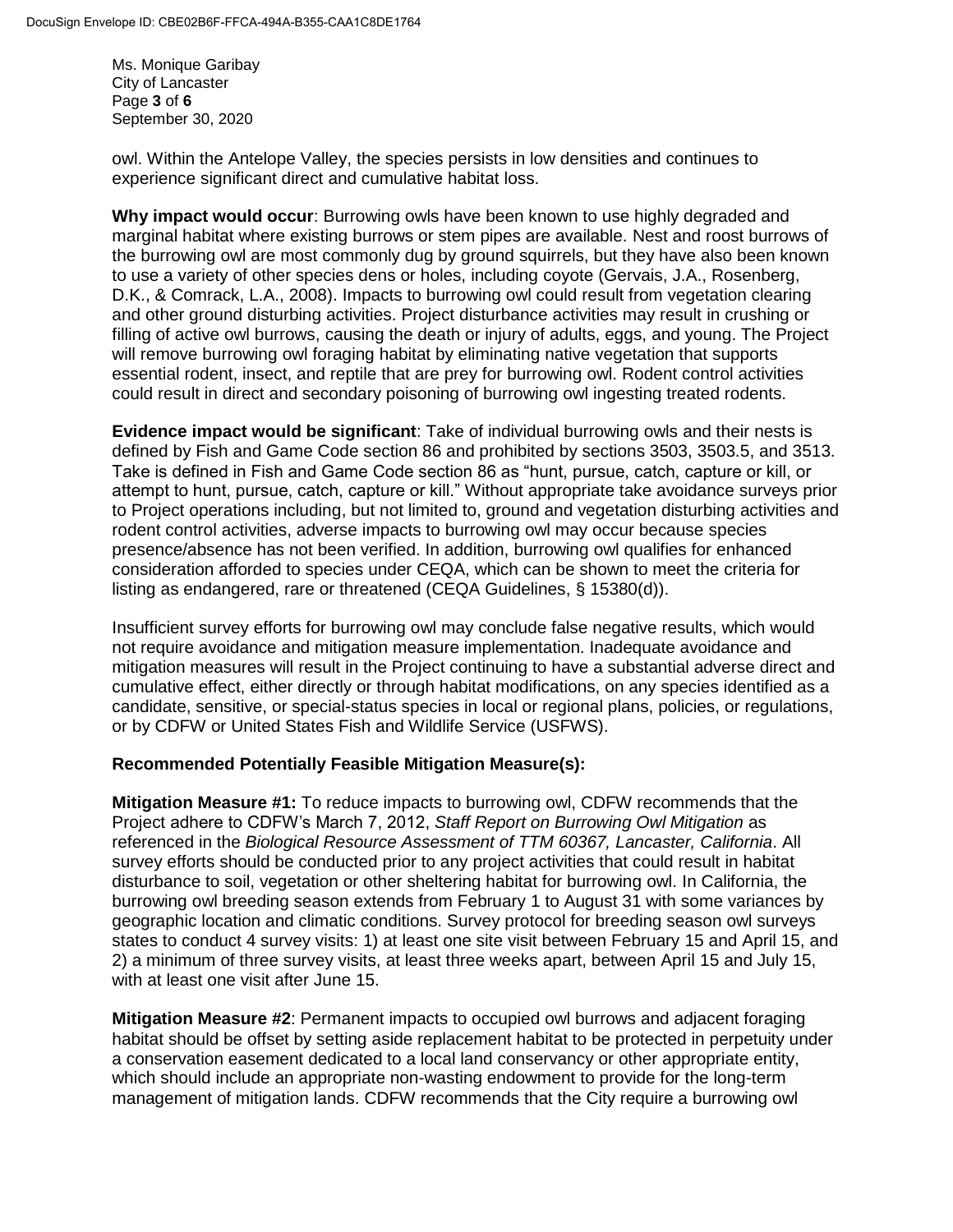Ms. Monique Garibay City of Lancaster Page **4** of **6** September 30, 2020

mitigation plan be submitted to CDFW for review and comment prior to project implementation.

**Mitigation Measure #3**: For proposed preservation and/or restoration, the final environmental document should include measures to protect the targeted habitat values in perpetuity from direct and indirect negative impacts. The objective should be to offset the project-induced qualitative and quantitative losses of wildlife habitat values. Issues that should be addressed include, but are not limited to, restrictions on access, proposed land dedications, monitoring and management programs, control of illegal dumping, water pollution, and increased human intrusion. An appropriate non-wasting endowment should be provided for the long-term monitoring and management of mitigation lands. CDFW recommends that mitigation occur at a State-approved bank or via an entity that has been approved to hold and manage mitigation lands pursuant to Assembly Bill 1094 (2012), which amended [Government Code sections](http://www.leginfo.ca.gov/cgi-bin/displaycode?section=gov&group=65001-66000&file=65965-65968)  [65965-65968.](http://www.leginfo.ca.gov/cgi-bin/displaycode?section=gov&group=65001-66000&file=65965-65968) Under Government Code section 65967(c), the lead agency must exercise due diligence in reviewing the qualifications of a governmental entity, special district, or nonprofit organization to effectively manage and steward land, water, or natural resources on mitigation lands it approves.

**Mitigation Measure #4**: Project use of rodenticides that could result in direct or secondary poisoning to burrowing owl should be avoided.

#### **Comment #2: Impacts to Mohave Ground Squirrel** *(Xerospermophilus mohavensis)*

**Issue:** The supplemental biological resources report, *Biological Resource Assessment of TTM 60367, Lancaster, California dated July 27, 2020*, indicates that "[t]he study area was located within the geographic range of MGS [Mohave ground squirrel (*Xerospermophilus mohavensis*)]." According to CNDDB, there are two occurrences of MGS within 5 miles to the southwest and southeast of the Project site. Much of the remaining Mohave ground squirrel habitat is known to exist to the east of the City of Lancaster.

**Specific impact:** The Project may result in mortality or injury to Mohave ground squirrel and their habitat resulting in further declines within the range for this species.

**Why impact would occur:** Use of heavy equipment and other ground disturbance may kill or injure Mohave ground squirrel, alter natural behavior, and deposit dust on Mohave ground squirrel food plants such as saltbush *(Atriplex* spp.). Project related excavations could result in entrapment of Mohave ground squirrel where they are exposed to extreme temperatures, drowning, increased predation, deprivation of food and water and being buried by backfilling activities. Open trenches and excavations also pose movement barriers preventing access to habitat.

**Evidence impact would be significant:** Project construction may result in an adverse effect either directly or through habitat modifications, on any species identified as a candidate, sensitive, or special status species in local or regional plans, policies, or regulations, or by CDFW or USFWS.

Recent survey results (Leitner 2018) identify the Project site within the boundary of the Mohave ground squirrel range. The Mohave ground squirrel has a restricted geographic range in the western Mojave Desert, where it has suffered from habitat loss as a result of conversion or degradation of native vegetation for residential, industrial, and energy-related developments,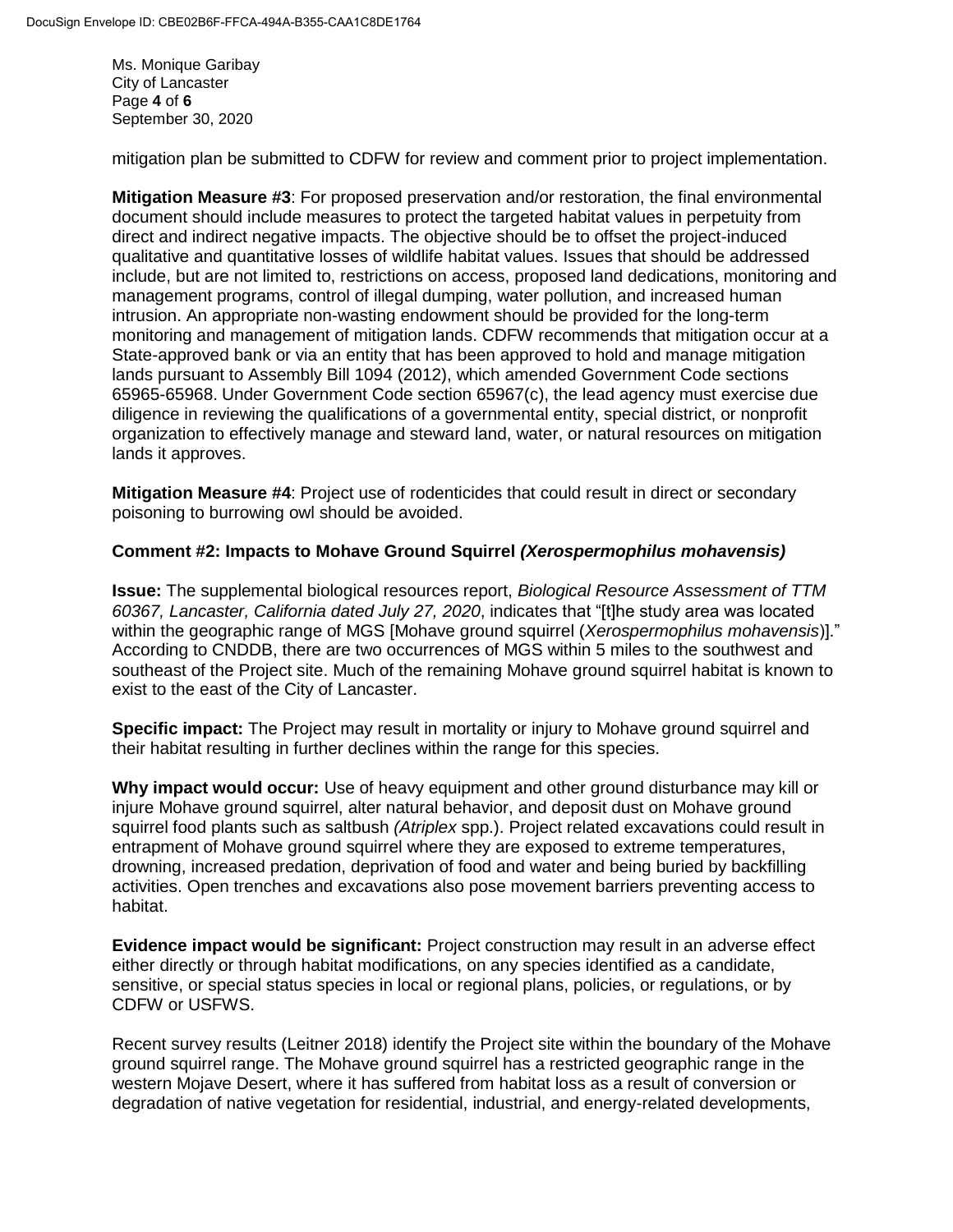Ms. Monique Garibay City of Lancaster Page **5** of **6** September 30, 2020

agriculture, recreation, and other human uses. On-going development plans present a serious threat to remaining Mohave ground squirrel populations (CDFW 2010).

## **Recommended Feasible Mitigation Measure(s):**

**Mitigation Measure #1:** Mohave ground squirrel surveys should be conducted wherever the Project is taking place in appropriate habitat within the range of Mohave ground squirrel. Focused Mohave ground squirrel surveys should follow the Department's 2003 Trapping and Survey Guideline (CDFW 2010). If Mohave ground squirrel is observed on site or captured during any of the trapping sessions, the Project proponent shall secure a California Incidental Take Permit (ITP) for Mohave ground squirrel before ground/vegetation disturbance activities commence. The ITP will specify avoidance, minimization and mitigation conditions for temporary and/or permanent impacts to Mohave ground squirrel including habitat acquisition at a CDFW approved location and mitigation ratio.

If a survey conducted according to CDFW guidelines results in no capture or observation of Mohave ground squirrel on a Project site, this is not necessarily evidence that the Mohave ground squirrel does not exist on the site or that the site is not actual or potential habitat of the species. However, in the circumstance of such a negative result, the CDFW will stipulate that the Project site harbors no Mohave ground squirrel. This stipulation will expire one year from the ending date of the last trapping on the Project site conducted according to these guidelines. However, if Mohave ground squirrel or other listed species are discovered on the Project site, avoiding take of a listed species and or securing authorization for incidental take of a listed species pursuant to Fish and Game Code Section 2081(b) *et seq.* remains the responsibility of the Project proponent.

**Mitigation Measure #2:** The City may choose to forgo focused Mohave ground squirrel presence/absence surveys and assume presence of Mohave ground squirrel on site. Under this option the City will be issued a California ITP for Mohave ground squirrel prior to ground/vegetation disturbance activities. The Project shall mitigate for temporary and/or permanent impacts to Mohave ground squirrel habitat as specified in conditions of the ITP through habitat acquisition at a CDFW approved location and mitigation ratio.

# **Filing Fees**

The Project, as proposed, could have an impact on fish and/or wildlife, and assessment of filing fees is necessary. Fees are payable upon filing of the Notice of Determination by the Lead Agency and serve to help defray the cost of environmental review by CDFW. Payment of the fee is required in order for the underlying project approval to be operative, vested, and final (Cal. Code Regs, tit. 14, § 753.5; Fish & Game Code, § 711.4; Pub. Resources Code, § 21089).

# **Conclusion**

We appreciate the opportunity to comment on the project to assist the City of Lancaster in adequately analyzing and minimizing/mitigating impacts to biological resources. CDFW requests an opportunity to review and comment on any response that the City has to our comments and to receive notification of any forthcoming hearing date(s) for the project. If you have any questions or comments regarding this letter, please contact Andrew Valand, Environmental Scientist, at [Andrew.Valand@wildlife.ca.gov](mailto:Andrew.Valand@wildlife.ca.gov) or (562) 292-6821.